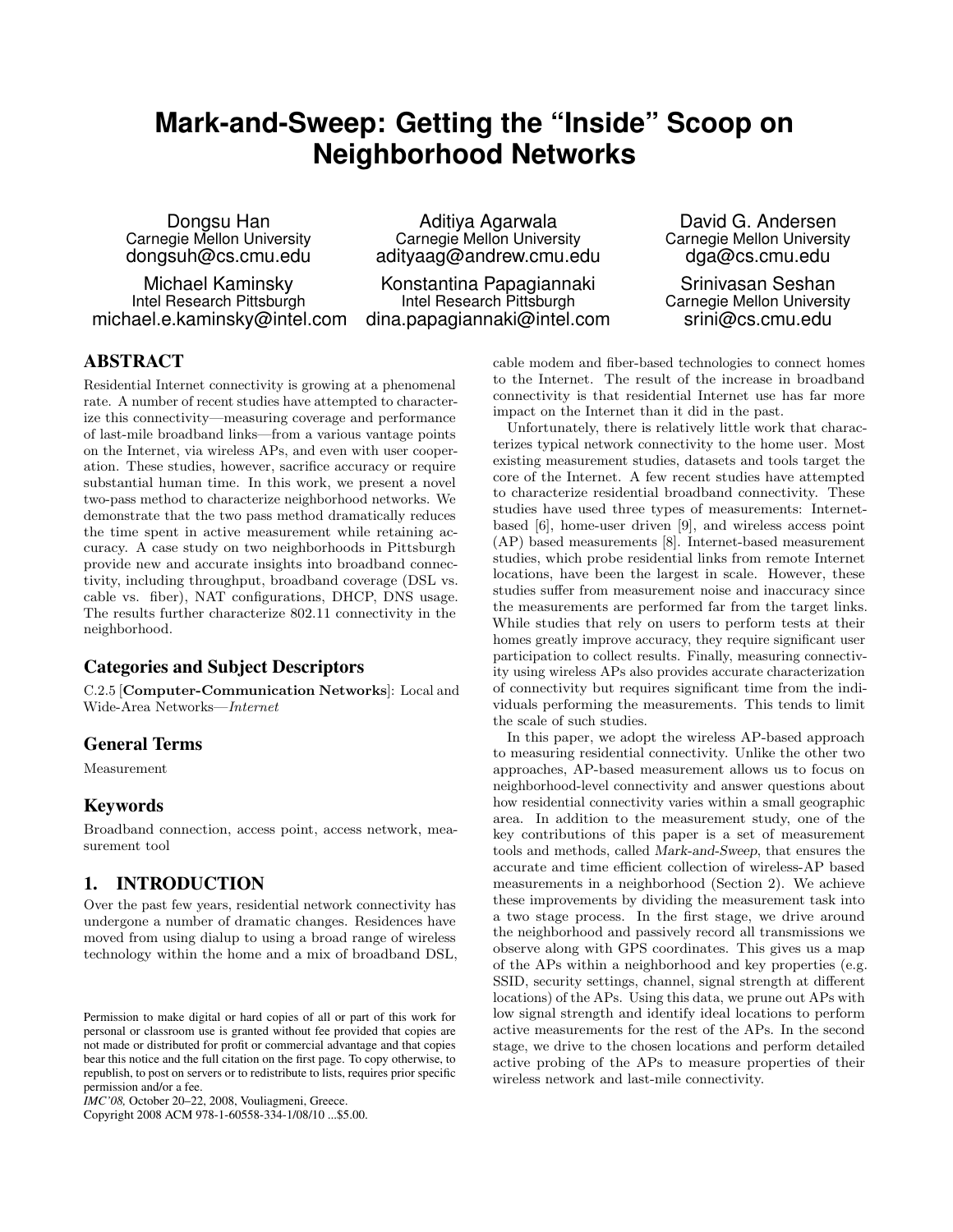We have performed this two-pass measurement of residential connectivity in a densely populated neighborhood near Carnegie Mellon University and a more sparsely populated suburban neighborhood in Pittsburgh. In this paper, we analyze these measurements to evaluate the benefits of Mark-and-Sweep (Section 3) and to answer key questions about residential connectivity (Section 4). We compare the measurement performance of Mark-and-Sweep with the traditional approach of stopping every few homes (approximately every 75 ft) and performing a set of active measurements. Our results show that Mark-and-Sweep identifies just as many APs and provides similar or better accuracy for its active probes as the traditional approach; more importantly, Mark-and-Sweep obtained these measurements almost six times faster.

We use the above measurements to consider how effectively an ISP could provide roaming wireless connectivity in a neighborhood and how wireless connectivity could be used to allow users to access wired last-mile links in other homes. While some of the observations are obviously specific to the neighborhoods measured, we believe that our results highlight useful measurement and analysis methods for answering such questions. Our tools and data can also be used to evaluate a wide range of questions regarding the design of access networks and the feasibility of neighborhood-wide applications or networks. Mark-and-Sweep and the data presented in this paper are publicly available.<sup>1</sup>

### 2. MARK-AND-SWEEP

Our method for collecting network information focuses on achieving two goals: (1) ensuring an accurate set of collected data; (2) maximizing the amount of data collected for the amount of human time invested in taking measurements.

Our experience, and that of others [5, 8], demonstrates that the largest percentage of time associated with obtaining detailed measurements collected through wireless networks is in the scanning, per-AP association, DHCP, and subsequent broadband tests. These stages of the measurement process are particularly slow when measurements are taken in an area of poor signal strength. In addition, poor signal strength can degrade measurements of broadband performance (the wireless medium may be too slow or lossy to permit accurate measurement).

To address this potential inefficiency, we use a two-pass measurement scheme. In the first pass, we drive through an area without stopping, collecting extensive passive measurements of all APs. We do not associate with APs during this pass. We use these measurements to create a plan for the second pass, in which we measure each access point and its associated network in-depth exactly once at the approximate location where its signal strength was the strongest.

Pass 1: Access point identification and location. The goal of the first pass is to determine which APs are in an area, approximately where those APs are located, and where their signal strength is the strongest. This information has been the focus of a number of war-driving efforts (see Wiggle, WiFiMaps, PlaceLab), and data from previously war-driven areas could be used as input to our tool.

Movement pattern: During these runs, we scan all streets in the targeted area at least twice (usually once per side) using kismet. Since we are only passively recording data, we can cover a given geographic area rapidly and drive at approximately 20 mph during this pass. Multiple passes through the same location ensure that we identify all APs that have a reasonably strong signal and are transmitting packets including data and beacons.

Measurements collected: For each AP detected, we record its bssid, essid, channel, encryption methods, and supported rates. In addition, we record the signal strength of every packet heard, and the GPS coordinates of the observation.

Between passes: Access point preprocessing. Based on the collected information, we determine which access points to measure in depth and the optimal locations for such measurements. The preprocessing has two parts:

AP Pruning: The list of APs is pruned to include only unencrypted APs with a Signal-to-Noise Ratio (SNR) of 20 dB or larger. In Section 3, we offer justification for this threshold. This pruning eliminates weak APs where the measurements either 1) are likely to fail; or 2) are likely to be wireless-bottlenecked to the extent that they do not provide insight on the actual residential broadband link.

Path Planning: Given the list of APs to measure and the map of all AP observations for a neighborhood, we identify the location where each AP's signal was the strongest. We then determine an order in which to visit these locations that minimizes driving time. Currently, path-planning is done manually; a future version of the tool will use path planning software to suggest an efficient route to visit the APs.

Pass 2: In-depth network characterization. The second pass of war driving collects detailed wireless and wired network measurements from targeted access points. We use a combination of *kismet* (for discovery) and *wicrawl* 2 (as an infrastructure to run individual tests on each AP). Movement pattern: When taking measurements during this pass, we use "war-parking" instead of war-driving. The driver stops at the locations specified during the preprocessing phase and searches for access points in range for testing. We use the Navit open source mapping software to plot the testing locations and the current location of the testing vehicle. A custom application integrates the mapping, location checking, and filtering of the specific access points to be tested. This application informs the driver when to stop to conduct the tests, starts a filtered version of wicrawl specific to access points to be tested at that location, and finally updates the map and removes access points that have been tested successfully.

Measurements collected for each AP: The tool first attempts to connect to each access point. Next, it sends five DHCP requests in a row to quickly obtain an IP address, using the first response it receives. The tool records the entire DHCP response for later analysis. If the association or DHCP attempts fail, the tool prompts the user to reposition the vehicle and attempt the test once more.

Once it has an IP address on the target wireless LAN, the tool performs five tests:

- 1. Ping. Ping a test server in the CMCL lab at Carnegie Mellon University.
- 2. Port Availability. Attempt to open a TCP connection to the test server on five ports: 25 (SMTP), 80 (HTTP),

 $1$ The tool and data are available at  $\texttt{http://www.cs.cmu.edu/}$ ~dongsuh/Mark-and-Sweep/

 $2wicrawl$  is an open source tool available at  $http://$ midnightresearch.com/projects/wicrawl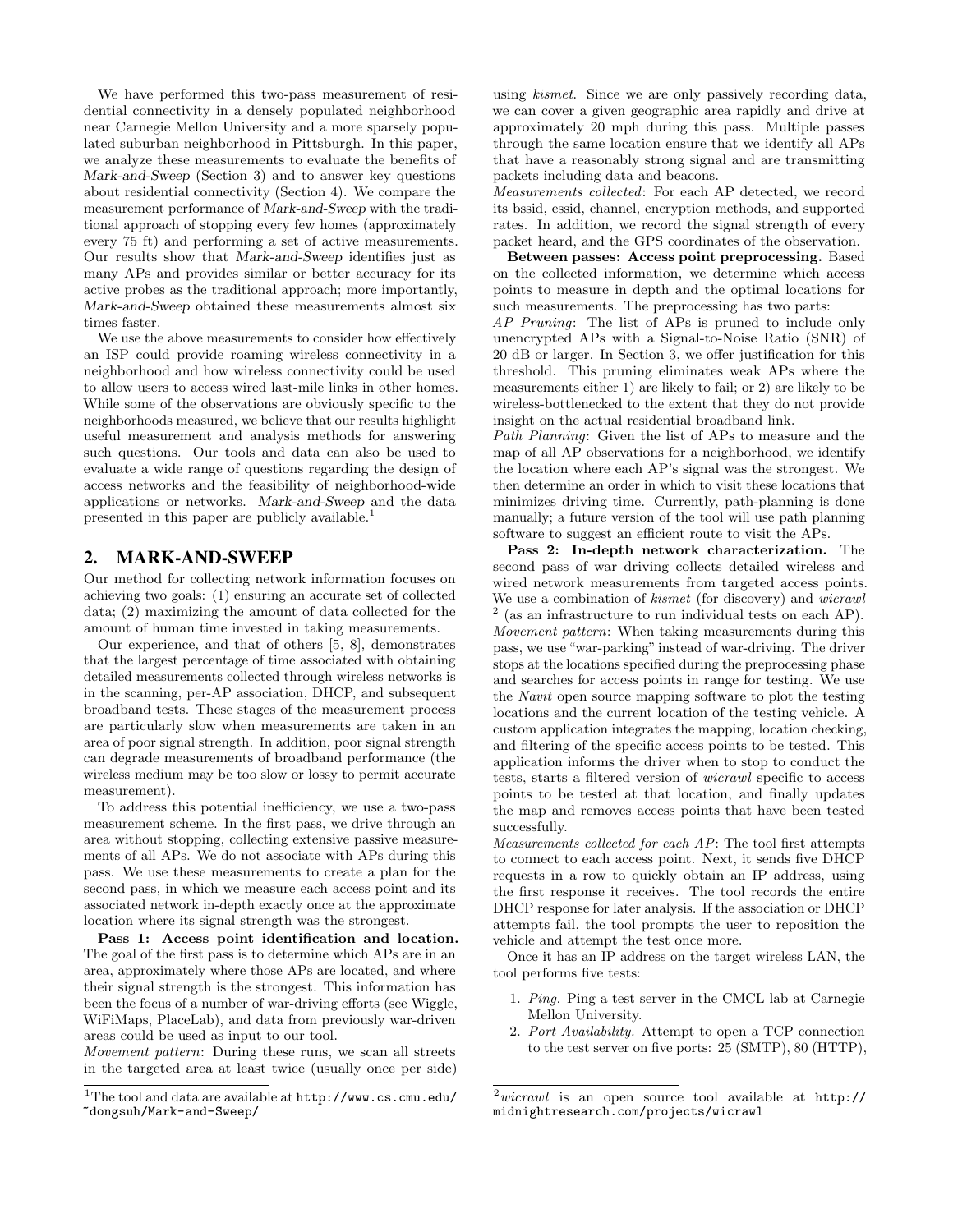443 (HTTPS), 587 (authenticated SMTP) and 56123 (a high-numbered port).

- 3. Traceroute. Run traceroute to the test server.
- 4. NAT. Use the open source STUN client/server to determine the NAT type.
- 5. Throughput. Send UDP packets at 15 Mbps for 4 seconds to measure upstream and downstream bandwidth to the test server (if the success rate exceeds 90% we increase the transmission rate). We use a version of nuttcp that we modified to work through NATs.

While collecting these measurements, we simultaneously use tcpdump to record a packet dump of all sent/received traffic on the laptop's second wireless interface (running in monitor mode). We use this packet trace to help determine which measurements are affected by poor quality in the wireless medium. At the end of this process, we parse the collected data files (kismet output and GPS log from pass 1; association, GPS and experiment log from pass 2; and packet dump from the monitor NIC in pass 2) and insert the results in a database for further analysis.

## 3. METHOD EVALUATION

Our two-pass method has two potential benefits: 1) reducing the total amount of time required to characterize a neighborhood network, and 2) improving the accuracy of the collected measurements, compared to alternate approaches. Time savings come from careful planning that allows us to stop and collect detailed measurements only once for each AP. Accuracy improvements (particularly for performance metrics such as latency and throughput) come from choosing a single measurement location with a high-quality wireless link, thereby removing, as much as possible, any wireless medium bottlenecks.

To validate the two benefits of our method, we compared Mark-and-Sweep to two alternate measurement schemes in a smaller geographical area with 40 unencrypted APs. The alternate schemes work as follows: We drive through the given area, stopping to collect measurements every 75 ft. At each stop, we discover all APs, associate with each one and collect all measurements of Mark-and-Sweep's pass 2. We then define two measurement schemes: one that performs detailed active measurements only once per AP at the time that DHCP first succeeds (Measure-First) and one that performs detailed active measurements for all APs at each stop (Measure-All). Measure-First aims to reduce the time taken by performing active measurements as soon as possible and only once; Measure-All aims to improve accuracy by measuring the same AP multiple times and reporting the best value.

We compare the total amount of time spent in active measurement, number of APs that were successfully measured and UDP throughput for each scheme in Table 1. We report the average UDP throughput for the APs whose maximum SNR is greater than 20dB to provide a fair comparison, and show the UDP throughput distribution for all APs from Measure-All in Figure 1. The measured throughput values for Mark-and-Sweep are as accurate as Measure-All's but are collected almost 6 times faster. The faster Measure-First is 2.7 times slower than Mark-and-Sweep and reports throughput measurements that rarely exceed 2 Mbps. These results attest to the importance of measuring at the location of the best wireless signal. The APs that were pruned by Markand-Sweep for pass 2 provide very low throughput (Figure 1)

| Methods             | Time (s) |    | $\#$ APs Avg xput |
|---------------------|----------|----|-------------------|
| Measure-All         | 3885     | 15 | 3.3 Mbps          |
| Measure-First       | 1814     | 15 | 1.3 Mbps          |
| Measure-All(Thresh) | 1099     | 10 | 3.6 Mbps          |
| Mark-and-Sweep      | 656      | 11 | 3.4 Mbps          |

Table 1: Comparison with alternative methods



Figure 1: UDP throughput versus Maximum SNR of AP

and will always be wireless-bottlenecked even at the best location. We prune 4 APs, a relatively high fraction of APs, in this test area because the test area is small and we observe many weak signals of APs that are located outside the test area. Later in this section, we report the actual number of DHCP-able APs we might have missed because of the threshold.

Mark-and-Sweep uses a 20 dB threshold to decide whether to collect detailed measurements from an AP. A similar criterion could be used by Measure-All. We report on the results of such a scheme, Measure-All(Thresh), in Table 1.

To further validate the choice of 20 dB as a cutoff threshold, we quantify the number of plausible measurement points we lose due to such thresholding in a neighborhood where we actually performed the measurement (SQ in Section 4). Given the poor quality of the wireless link at less than 20 dB SNR values, DHCP leases rarely succeed. The total DHCP successes from APs that had maximum SNR value less than 20dB was only 9 out of 181 such APs.

## 4. RESULTS

Mark-and-Sweep enables us to gain an accurate view of neighborhood networks today. Below, we provide a sample of the findings one can derive using the collected measurements (Mark-and-Sweep can be easily extended to include more measurements). We measured two neighborhoods in Pittsburgh: Squirrel Hill (denoted SQ) and part of Ross and McCandless Township (RMT) in suburban Pittsburgh.<sup>3</sup> While both neighborhoods are mainly residential, the Squirrel Hill area is more densely packed with detached homes, townhouses and small apartments. The areas we wardrove span 1.3 sq. km for Squirrel Hill and 3 sq. km for Ross and McCandless Township.

<sup>&</sup>lt;sup>3</sup>These results cover  $802.11b/g$  only.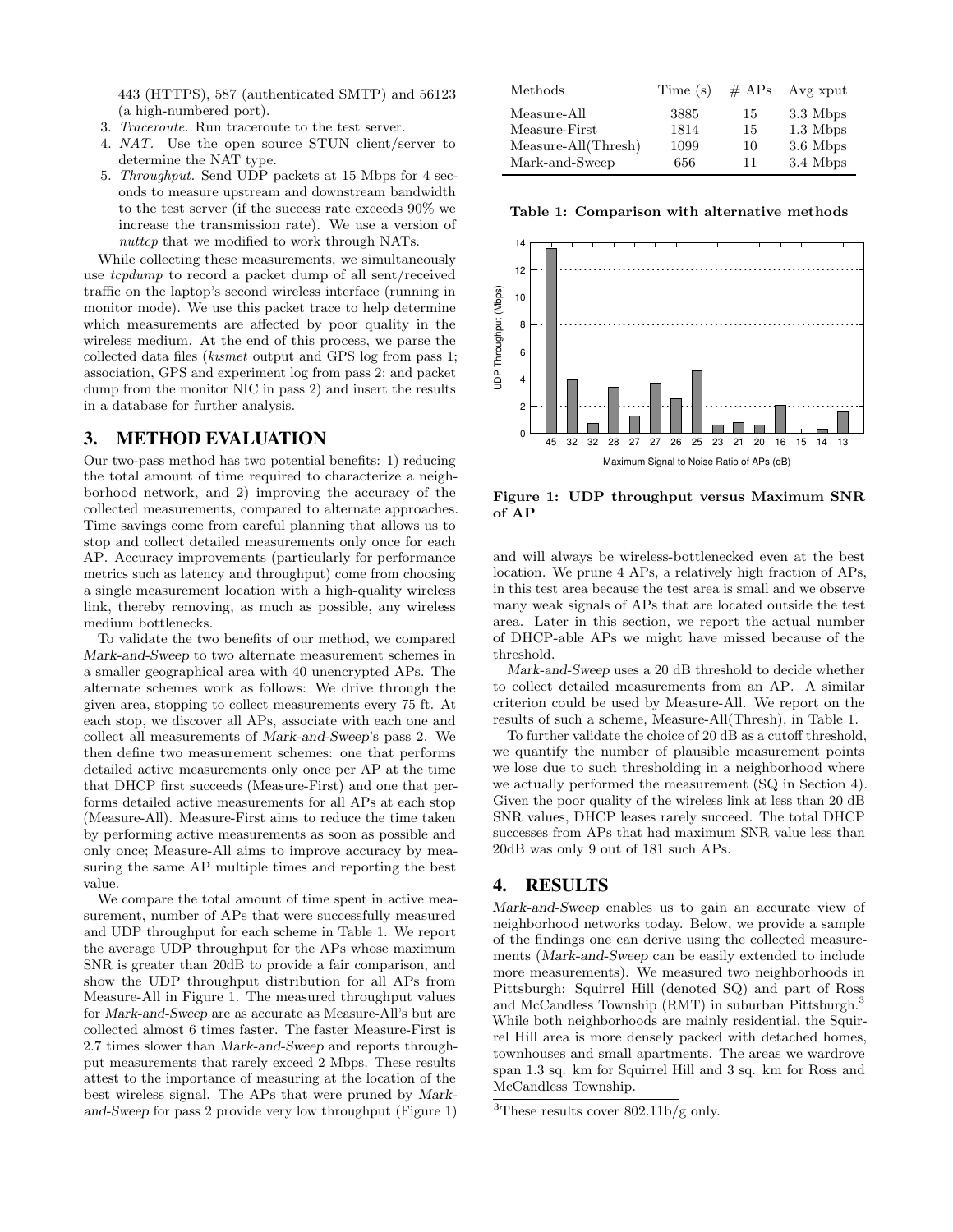|                       | SQ          | RMT           |
|-----------------------|-------------|---------------|
| Total APs             | 1200        | 965           |
| Unencrypted APs       | 354 (29.5%) | $302(31.3\%)$ |
| 2nd pass APs          | 173         | 184           |
| Association succeeded | 156         | 178           |
| DHCP succeeded        | 89          | 126           |
| Internet available    | 80          | 115           |

Table 2: Summary statistics of our trace data.

| Vendor                | $#$ of APs seen | % encrypted |
|-----------------------|-----------------|-------------|
| Linksys               | 977             | 64.48       |
| Actiontec Electronics | 383             | 97.91       |
| Netgear               | 264             | 76.14       |
| AboCom Systems        | 249             | 77.51       |
| D-Link                | 232             | 55.17       |
| Apple                 | 161             | 71.43       |
| Belkin                | 112             | 67.86       |
| Cisco                 | 81              | 54.32       |
| Agere Systems         | 38              | 5.26        |

Table 3: AP encryption ratio by vendor (Top 9 vendors shown).

#### 4.1 A View into Wireless Neighborhoods

Neighborhoods feature a large number of unencrypted APs. The first pass of Mark-and-Sweep revealed 1200 APs for SQ and 965 APs for RMT (Table 2). 30% were unencrypted. A similar study based on pass 1 measurements was carried out in Pittsburgh in 2005 [3]; over two years, the percentage of encrypted APs increased from 50% to 70%. We believe this is partly due to increased awareness in security and privacy as well as vendors shipping APs with security settings. However, we have yet to see more sophisticated usage of APs that allows users to have both encrypted and unencrypted APs.<sup>4</sup> Such usage pattern may stabilize or even reverse the trend of increasing percentage of encrypted APs. The APs for a part of RMT are shown in Figure 2(a). The right-hand figure (b) shows ISPs associated to open and Internet available APs.

Vendor/ISP partnerships influence neighborhood security. Using the MAC address of the discovered APs we computed the fraction of vendor APs that were encrypted. Our results are shown in Table 3. With two exceptions, the fraction of encrypted APs does not correlate strongly with AP vendor; approximately 60%-70% of the APs were encrypted regardless of the vendor. The two exceptions were Agere systems APs, which were rarely encrypted, and Actiontec Electronics, whose APs were almost always encrypted. This finding was intriguing, since other APs also ship with encryption by default but do not achieve the same fraction once deployed (e.g., only 71% of Apple APs were encrypted). One key difference is that Verizon ships pre-configured Actiontec APs to their customers, which appears to reduce the chance that the customer might disable encryption during configuration or debugging performance or connectivity problems.

| ISP                           |    | <b>RMT</b> |
|-------------------------------|----|------------|
| Comcast                       | 49 | 87         |
| Verizon DSL                   | 24 | 10         |
| Verizon FiOS                  |    | 18         |
| aspStation                    | 2  |            |
| Covad                         | 2  |            |
| Nauticom                      | 1  |            |
| Speakeasy                     |    |            |
| <b>Full Service Computing</b> | 1  |            |
| Total                         |    | 105        |

Table 4: ISP distribution of open Access Points

Open APs cover up to 98% of the urban area. Using the measurements collected in pass 1 we estimate each AP's coverage range by computing the distance between the location of the AP's strongest signal measurement and the farthest location where the AP was heard at a SNR over 20 dB. The maximum ranges of APs for SQ and RMT were 327 m and 507 m and median values were 152 m and 80 m respectively. Using the individual coverage areas computed for each  $AP<sup>5</sup>$ , we then compute the fraction of the wardriven area with 802.11 connectivity to Internet available open APs. Surprisingly, 98% of SQ had access to an open AP, as did 48% of RMT. As can be seen in Figure 2(a), the discovered (but not necessarily open) APs provide 100% geographic coverage.

802.11n has started penetrating neighborhoods. A small percentage of the APs supported 802.11n (which has a claimed effective throughput up to 130 Mbps). While IEEE 802.11n is still a draft standard, up to 6% of the APs in SQ, and 2.2% in RMT, support it.

#### 4.2 Last-mile Internet Connection

Table 2 shows that while both neighborhoods had almost 300 unencrypted APs, the number of APs tested in pass 2 was much smaller. The difference arises from selecting only APs whose SNR is over 20 dB. AP association and DHCP failures further reduce the number of locations where we can collect detailed broadband measurements to 195.

Residential network speeds are increasing. Table 4 lists the ISPs accessible via open APs in the two neighborhoods. We use the domain name of the external IP address to identify the ISP. We then classify APs by their ISP and by the type of technology they use (e.g., cable, DSL, or fiber).

We notice that neighborhood networks are not constrained to slow speed cable and DSL connections, but may feature high capacity fiber lines. In addition, RMT appears to feature a much higher number of cable links than DSL links, which is probably an artifact of the range limitations of DSL.

Cable throughput is higher and more variable than **DSL throughput.** Using *nuttep* we compute the maximum instantaneous UDP throughput sustained through the broadband link for one second during a 4 second measurement duration. (We chose 4 seconds to balance measurement quality with the amount of time and intrusiveness of the measurement.) To reliably estimate the broadband capacity, however, requires that the measurements are not artificially

<sup>4</sup>APs from Meraki and British Telecom allow to have encrypted and non-encrypted APs at the same time.

<sup>5</sup>We trim very large range numbers to the median observed range to avoid over-estimating coverage.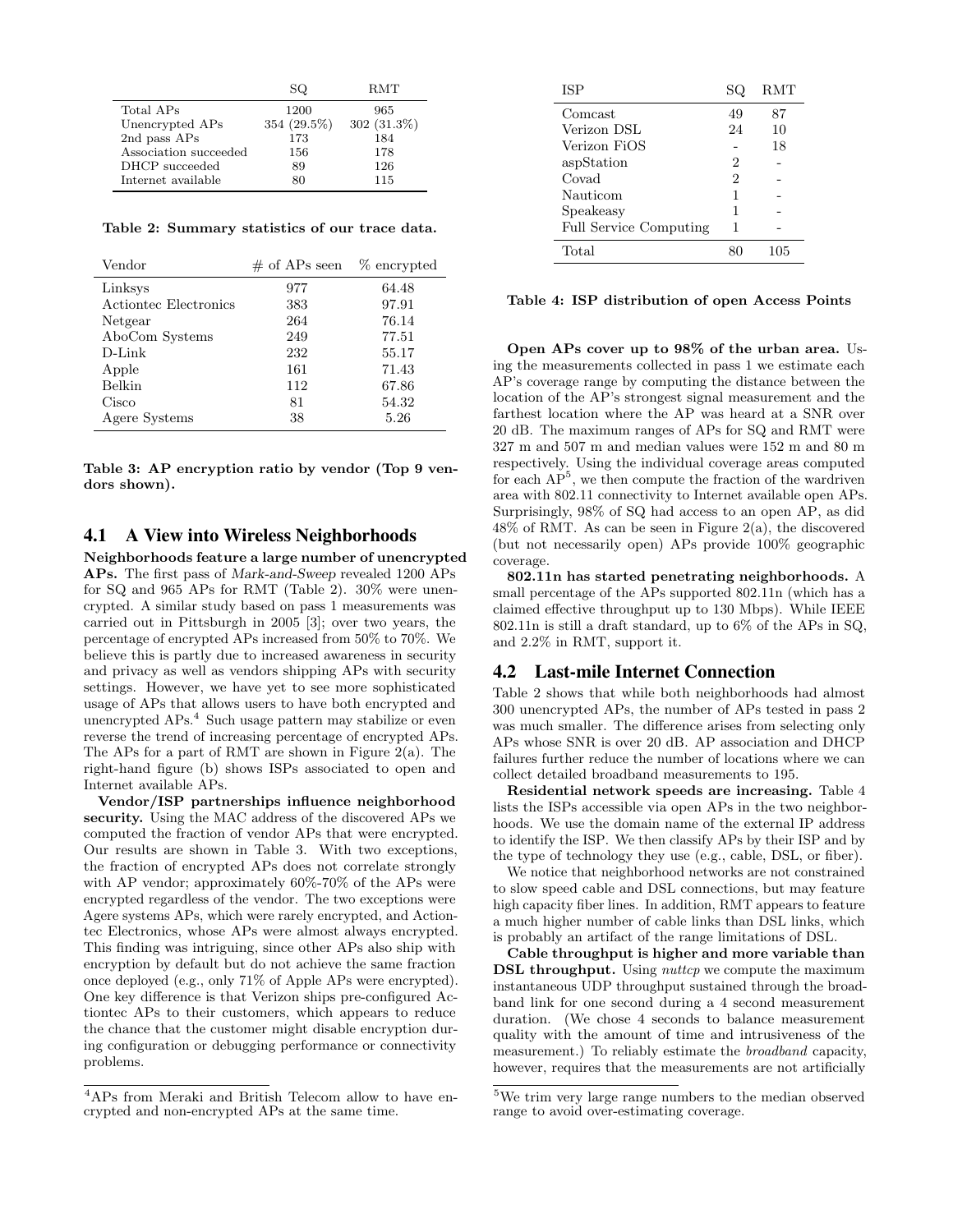

Figure 2: (a) Locations of all discovered APs from pass 1 in RMT. (b) Locations of open APs and associated ISPs. Comcast:Triangle, Verizon DSL:Square, Verizon FiOS:Circle



Figure 3: Broadband link bandwidth estimation

limited by the wireless link. We ensure this by using the packet trace collected on the monitor interface to compute the effective wireless transmission rate. We compute the amount of time required for the transmission of each packet at the reported MAC layer tx-rate and remove retransmissions. If the computed wireless rate is over 10 Mbps, we assume the measurements are wired-bottlenecked. If the number is between 5 and 10 Mbps, we compare it with the measured UDP throughput. If the throughput is more than half the average transmission rate, then we assume that wireless is not the bottleneck and accept the estimated bandwidth number. For all other cases, we assume the collected measurements are biased by the wireless quality. Figure 3 shows upload and download bandwidth for DSL and cable for SQ.

As expected, cable throughput speeds appear higher than those of DSL, and upload speeds are much smaller than download. The incumbent cable provider, Comcast, offers 6 and 12 Mbps connectivity, which is significantly higher than the 3 Mbps offered by the incumbent DSL provider. Identifying the available rates is harder for cable, which we believe may be due to cable modems sharing more throughput with neighbors and, as a result, actually offering lower throughput than advertised [6]. On the other hand, Comcast's "12 Mbps for the first ten megabytes" Powerboost service shows up

clearly at the right of the figure. More detailed and longer term measurements will be required to discern those two effects. Having said that, Mark-and-Sweep could use any throughput estimation technique in order to obtain a more accurate view.

#### 4.3 Home Network

Wireless APs often also serve as the hub of the residential network, in many cases also acting as NATs that gateway to the Internet. We expect that wireless access points will play a greater role in in-home networks as an increasing number of devices, such as printers, PDAs, storage devices, and even HDTVs, become 802.11 enabled. In this section, we take a deeper look into home networks by looking at two specific configuration parameters, regarding DNS and NAT.

Most home users do not change their ISP provided DNS configuration. During pass 2, our tool records DHCP lease information. 47% of the 215 DHCP-able access points advertised DNS resolvers only in the local private address space. 48% of them were using only remote/public DNS, and 5% used both local and remote DNS. 99% of the remote DNS servers were provided by the direct upstream ISP. We further examined whether these DNS servers were located in close proximity to the wireless network using ip2geo [1] which maps IPs to geographical area. Surprisingly, only 2.5% of the remote DNS servers were located far away (e.g., Georgia, Washington). 97.5% of the servers were located in Pittsburgh, Virginia, or New Jersey. Previous studies have shown that an appreciable fraction of computers use quite remote DNS servers [7]. Many content distribution networks (e.g., Akamai) use the source address of a DNS query to direct users to a nearby content replica. Our results suggest that these techniques work particularly well for residential users. Further analysis also showed that there is a strong correlation between vendors and DNS settings.

NAT implementations violate the RFC. To characterize the behavior of NATs, we used the open source STUN client/server [2]. Out of 189 APs that we tested, 4 could not be tested since they reported that the server was not reachable or blocked. Table 5 shows a classification of the remaining 185, all of which used NAT. RFC 4787 [4] describes the Best Current Practices for NATs with respect to these properties. Interestingly, 16 out of 185 NAT-enabled APs (9%) did not use endpoint-independent port/address map-